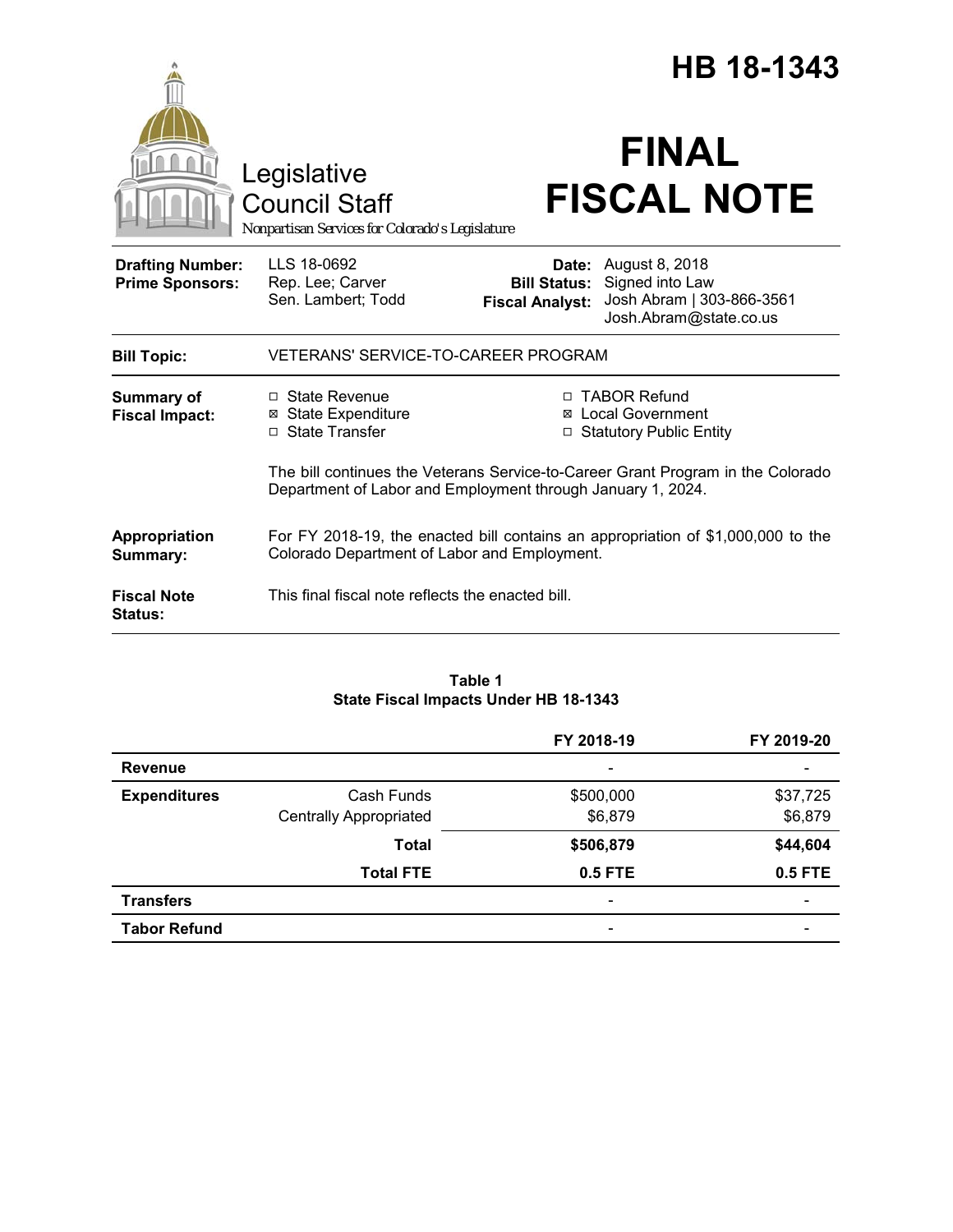August 8, 2018

## **Summary of Legislation**

House Bill 16-1267 created the Colorado Veterans' Service-to-Career Pilot Program in the Colorado Department of Labor and Employment (CDLE). The pilot program authorizes nonprofit agencies to partner with workforce centers selected by the CDLE to provide eligible participants with skills training, internships, work placement, career and professional counseling, and other related support services. This bill:

- extends the program's January 1, 2019, repeal date, until January 1, 2024;
- expands eligibility for program services to include veterans, veterans' spouses, persons actively serving in the U.S. Armed Forces and within six months of discharge, or a member of the National Guard or military reserves who has competed initial entry training;
- adjusts the allowable administrative overhead for certain expenses incurred by the CDLE;
- requires that the CDLE develop an evaluation methodology to measure program outcomes and effectiveness prior to initiating the bid process for awarding grants; and
- clarifies and defines terms.

## **Background**

The Colorado Veterans' Service-to-Career Pilot Program is scheduled to repeal on January 1, 2019. For FY 2016-17, the CDLE was appropriated \$500,000 from the Marijuana Tax Cash Fund and 0.5 FTE. The department received a supplemental appropriation of approximately \$168,000 in FY 2017-18. The program is anticipated to expend all existing funds in the current FY 2017-18.

## **State Expenditures**

The bill increases state expenditures by at least \$506,879 and 0.5 FTE in FY 2018-19 and by \$41,604 and 0.5 FTE in FY 2019-20. New expenditures are from the Marijuana Tax Cash Fund. State expenditures are displayed in Table 2 and described below.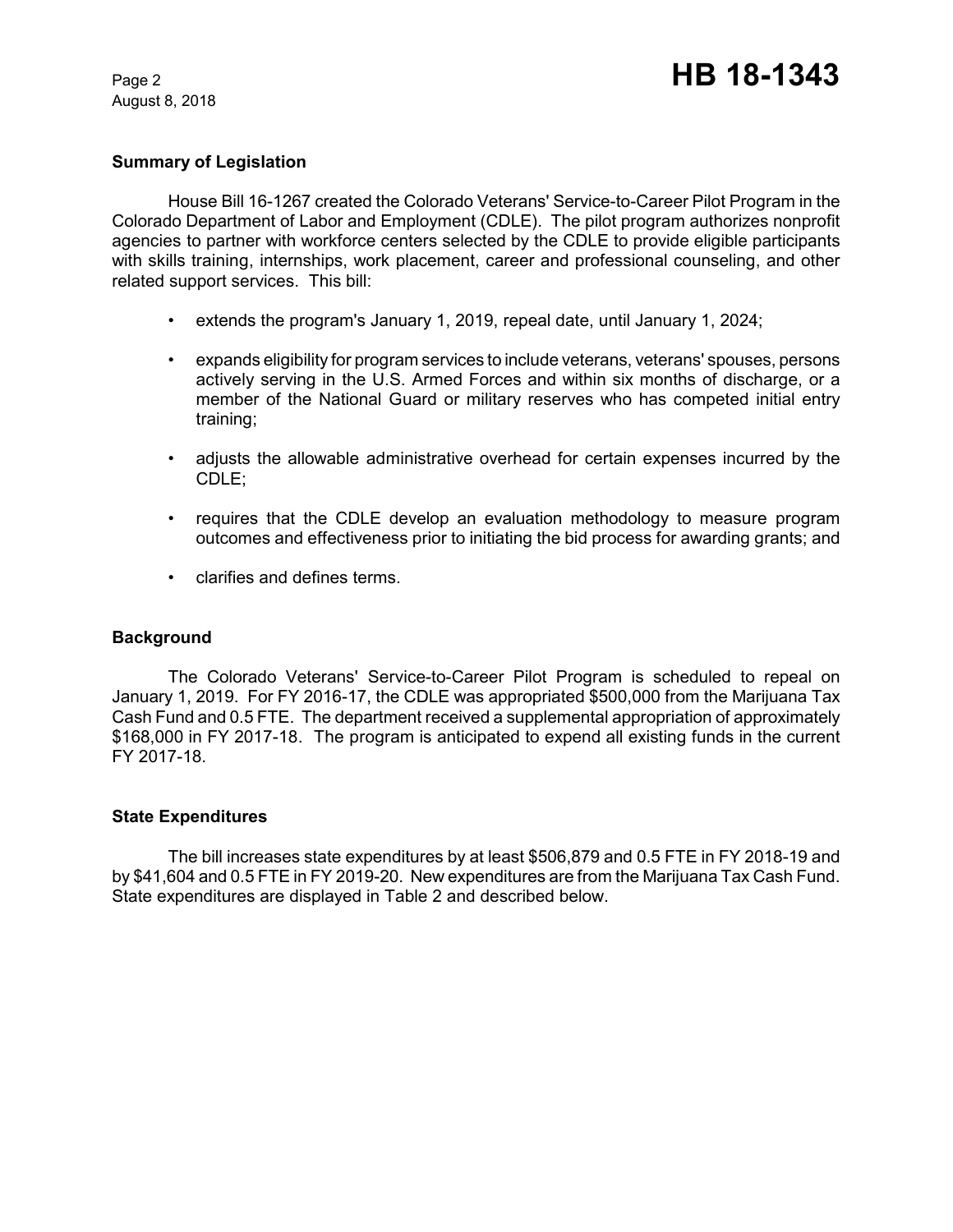|                                                    | FY 2018-19 | FY 2019-20 |
|----------------------------------------------------|------------|------------|
| <b>Colorado Department of Labor and Employment</b> |            |            |
| <b>Personal Services</b>                           | \$34,250   | \$34,250   |
| <b>Operating Expenses and Capital Outlay Costs</b> | \$475      | \$475      |
| Travel                                             | \$1,500    | \$3,000    |
| <b>Evaluation Methodology</b>                      | \$25,000   |            |
| <b>Grant Funds</b>                                 | \$438,775  |            |
| Centrally Appropriated Costs*                      | \$6,879    | \$6,879    |
| FTE - Personal Services                            | $0.5$ FTE  | 0.5 FTE    |
| <b>Total Cost</b>                                  | \$506,879  | \$44,604   |
| <b>Total FTE</b>                                   | $0.5$ FTE  | $0.5$ FTE  |

#### **Table 2 Minimal Expenditures Under HB 18-1343**

 *\* Centrally appropriated costs are not included in the bill's appropriation.*

**Service to career grant program.** The bill continues expenditures in CDLE beginning with FY 2018-19 and ongoing. These expenses would have repealed on January 1, 2019. CDLE will continue to administer the application process, select grantees, disburse funds, monitor programs, and prepare summary reports. This fiscal note assumes that grant awards will be disbursed over the next two fiscal years, similar to the program's administration as a pilot in FY 2016-17 and FY 2017-18.

**Evaluation methodology.** The CDLE is required to develop an evaluation methodology to measure program outcomes and effectiveness prior to initiating the bid process for awarding grants. To the extent feasible, the evaluation process must enable a comparison between programs serving similar populations.

The CDLE will hire a third-party contractor with expertise in workforce-related evaluation research to develop an evaluation plan, describe the methodologies to be employed to ensure results are reliable and valid, and identify similar programs that can be used as a comparison or control group, as appropriate. The contractor will conduct the evaluation research, report on program strengths and weaknesses, and make recommendations for further study.

**Centrally appropriated costs.** Pursuant to a Joint Budget Committee policy, certain costs associated with this bill are addressed through the annual budget process and centrally appropriated in the Long Bill or supplemental appropriations bills, rather than in this bill. These costs, which include employee insurance and supplemental employee retirement payments, are estimated to be \$6,879 in both FY 2018-19 and FY 2019-20.

## **Local Government Impact**

The bill increases revenue and expenditures for local governments operating workforce centers that apply for and receive grants through the state program. Local workforce centers will be eligible to receive additional funding from CDLE to support veterans and dependants with skills training, internships, work placement, career and professional counseling, and other related support services.